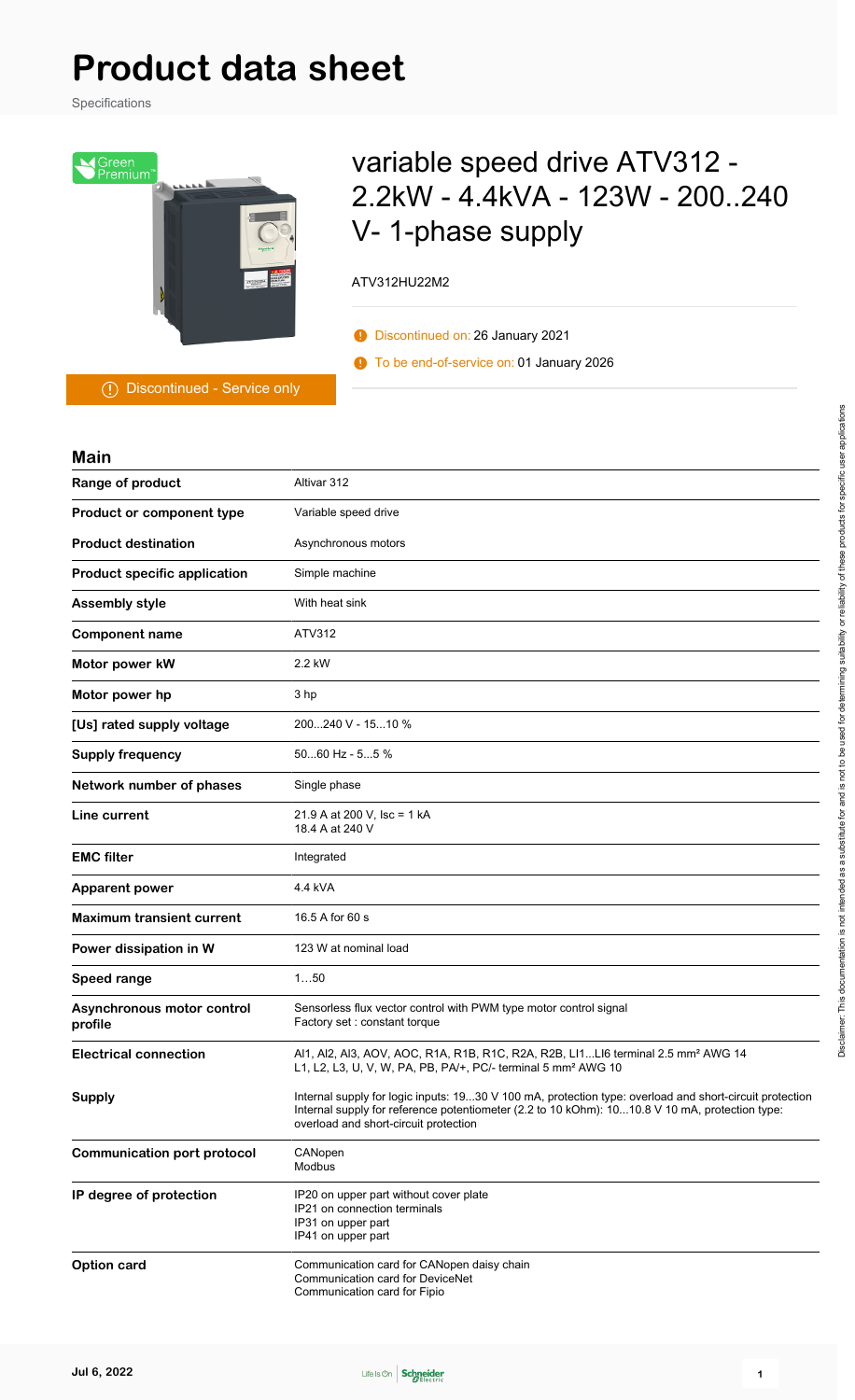| Complementary                                 |                                                                                                                                                                                                                                                                                                               |
|-----------------------------------------------|---------------------------------------------------------------------------------------------------------------------------------------------------------------------------------------------------------------------------------------------------------------------------------------------------------------|
| <b>Supply voltage limits</b>                  | 170264 V                                                                                                                                                                                                                                                                                                      |
| <b>Prospective line Isc</b>                   | 1 kA                                                                                                                                                                                                                                                                                                          |
| <b>Continuous output current</b>              | 11 A at 4 kHz                                                                                                                                                                                                                                                                                                 |
| <b>Output frequency</b>                       | $0500$ Hz                                                                                                                                                                                                                                                                                                     |
| Nominal switching frequency                   | 4 kHz                                                                                                                                                                                                                                                                                                         |
| <b>Switching frequency</b>                    | 216 kHz adjustable                                                                                                                                                                                                                                                                                            |
| <b>Transient overtorque</b>                   | 170200 % of nominal motor torque                                                                                                                                                                                                                                                                              |
| <b>Braking torque</b>                         | 150 % during 60 s with braking resistor<br>100 % with braking resistor continuously<br>150 % without braking resistor                                                                                                                                                                                         |
| <b>Regulation loop</b>                        | Frequency PI regulator                                                                                                                                                                                                                                                                                        |
| Motor slip compensation                       | Suppressable<br>Automatic whatever the load<br>Adjustable                                                                                                                                                                                                                                                     |
| <b>Output voltage</b>                         | <= power supply voltage                                                                                                                                                                                                                                                                                       |
| <b>Tightening torque</b>                      | Al1, Al2, Al3, AOV, AOC, R1A, R1B, R1C, R2A, R2B, Ll1Ll6: 0.6 N.m<br>L1, L2, L3, U, V, W, PA, PB, PA/+, PC/-: 1.2 N.m                                                                                                                                                                                         |
| <b>Insulation</b>                             | Electrical between power and control                                                                                                                                                                                                                                                                          |
| Analogue input number                         | 3                                                                                                                                                                                                                                                                                                             |
| Analogue input type                           | Al1 configurable voltage 010 V, input voltage 30 V max, impedance: 30000 Ohm<br>Al2 configurable voltage +/- 10 V, input voltage 30 V max, impedance: 30000 Ohm<br>AI3 configurable current 020 mA, impedance: 250 Ohm                                                                                        |
| <b>Sampling duration</b>                      | Al1, Al2, Al3: 8 ms analog<br>LI1LI6: 4 ms discrete                                                                                                                                                                                                                                                           |
| <b>Response time</b>                          | AOV, AOC 8 ms for analog<br>R1A, R1B, R1C, R2A, R2B 8 ms for discrete                                                                                                                                                                                                                                         |
| <b>Linearity error</b>                        | $+/-$ 0.2 % for output                                                                                                                                                                                                                                                                                        |
| Analogue output number                        | $\mathbf{1}$                                                                                                                                                                                                                                                                                                  |
| Analogue output type                          | AOC configurable current: 020 mA, impedance: 800 Ohm, resolution: 8 bits<br>AOV configurable voltage: 010 V, impedance: 470 Ohm, resolution: 8 bits                                                                                                                                                           |
| Discrete input logic                          | Logic input not wired ( $L11L14$ ), < 13 V (state 1)<br>Negative logic (source) (LI1LI6), > 19 V (state 0)<br>Positive logic (source) (LI1LI6), < 5 V (state 0), > 11 V (state 1)                                                                                                                             |
| Discrete output number                        | 2                                                                                                                                                                                                                                                                                                             |
| Discrete output type                          | Configurable relay logic: (R1A, R1B, R1C) 1 NO + 1 NC - 100000 cycles<br>Configurable relay logic: (R2A, R2B) NC - 100000 cycles                                                                                                                                                                              |
| Minimum switching current                     | R1-R2 10 mA at 5 V DC                                                                                                                                                                                                                                                                                         |
| <b>Maximum switching current</b>              | R1-R2: 2 A at 250 V AC inductive load, cos phi = $0.4$ and L/R = 7 ms<br>R1-R2: 2 A at 30 V DC inductive load, cos phi = 0.4 and $L/R = 7$ ms<br>R1-R2: 5 A at 250 V AC resistive load, cos phi = 1 and $L/R = 0$ ms<br>R1-R2: 5 A at 30 V DC resistive load, cos phi = 1 and $L/R = 0$ ms                    |
| Discrete input number                         | 6                                                                                                                                                                                                                                                                                                             |
| Discrete input type                           | (LI1LI6) programmable at 24 V, 0100 mA for PLC, impedance: 3500 Ohm                                                                                                                                                                                                                                           |
| <b>Acceleration and deceleration</b><br>ramps | Linear adjustable separately from 0.1 to 999.9 s<br>S. U or customized                                                                                                                                                                                                                                        |
| <b>Braking to standstill</b>                  | By DC injection                                                                                                                                                                                                                                                                                               |
| <b>Protection type</b>                        | Input phase breaks: drive<br>Line supply overvoltage and undervoltage safety circuits: drive<br>Line supply phase loss safety function, for three phases supply: drive<br>Motor phase breaks: drive<br>Overcurrent between output phases and earth (on power up only): drive<br>Overheating protection: drive |

Short-circuit between motor phases: drive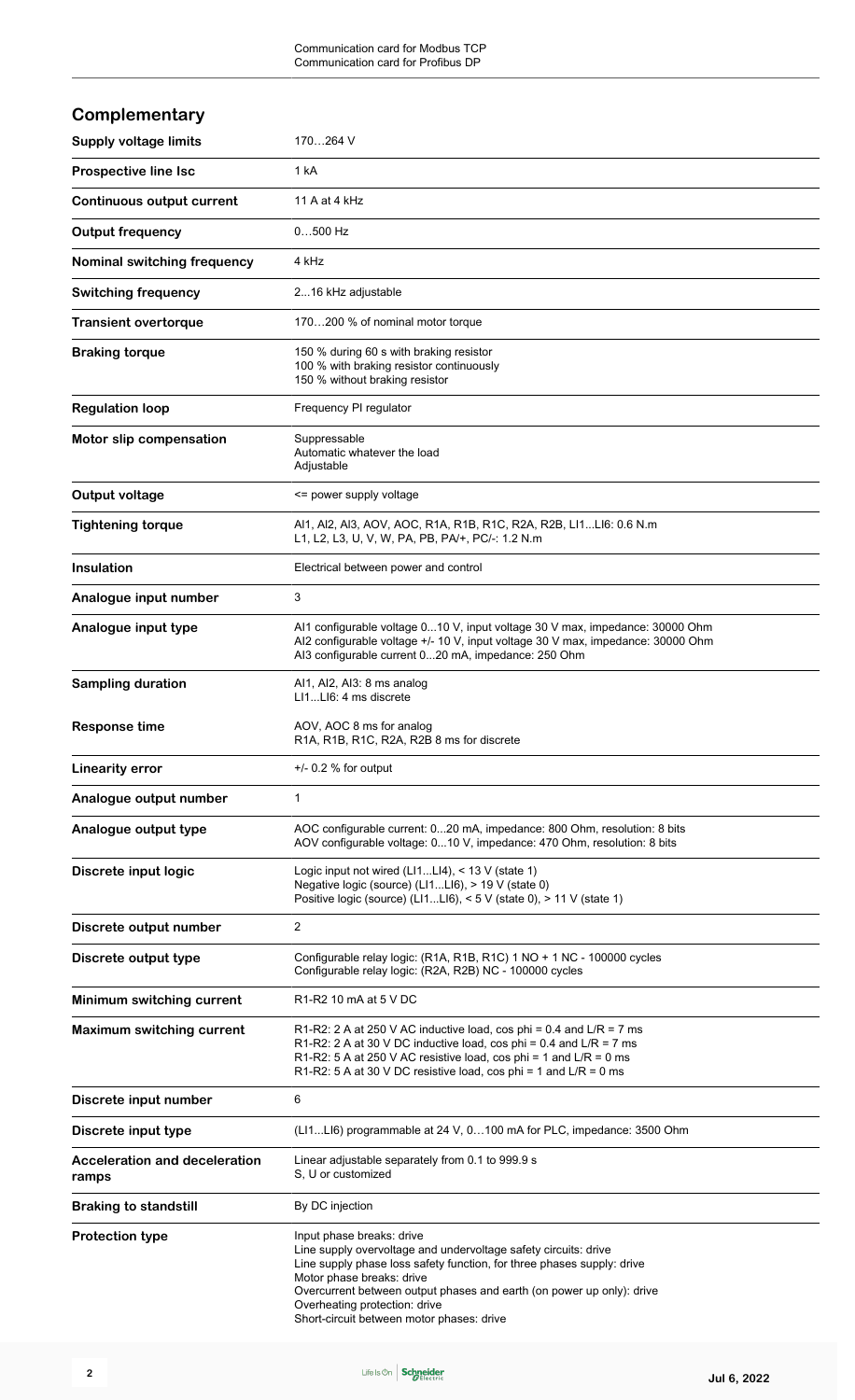|                                          | Thermal protection: motor                                                                                                                                                                                                                                                                                                                         |
|------------------------------------------|---------------------------------------------------------------------------------------------------------------------------------------------------------------------------------------------------------------------------------------------------------------------------------------------------------------------------------------------------|
| <b>Insulation resistance</b>             | >= 500 mOhm 500 V DC for 1 minute                                                                                                                                                                                                                                                                                                                 |
| <b>Local signalling</b>                  | 1 LED (red) for drive voltage<br>Four 7-segment display units for CANopen bus status                                                                                                                                                                                                                                                              |
| Time constant                            | 5 ms for reference change                                                                                                                                                                                                                                                                                                                         |
| <b>Frequency resolution</b>              | Analog input: 0.1100 Hz<br>Display unit: 0.1 Hz                                                                                                                                                                                                                                                                                                   |
| <b>Connector type</b>                    | 1 RJ45 for Modbus/CANopen                                                                                                                                                                                                                                                                                                                         |
| <b>Physical interface</b>                | RS485 multidrop serial link                                                                                                                                                                                                                                                                                                                       |
| Transmission frame                       | RTU                                                                                                                                                                                                                                                                                                                                               |
| <b>Transmission rate</b>                 | 10, 20, 50, 125, 250, 500 kbps or 1 Mbps for CANopen<br>4800, 9600 or 19200 bps for Modbus                                                                                                                                                                                                                                                        |
| <b>Number of addresses</b>               | 1127 for CANopen<br>1247 for Modbus                                                                                                                                                                                                                                                                                                               |
| <b>Number of drive</b>                   | 127 for CANopen<br>31 for Modbus                                                                                                                                                                                                                                                                                                                  |
| <b>Marking</b>                           | CЕ                                                                                                                                                                                                                                                                                                                                                |
| <b>Operating position</b>                | Vertical +/- 10 degree                                                                                                                                                                                                                                                                                                                            |
| <b>Outer dimension</b>                   | 184 x 140 x 150 mm<br>230 x 200 x 152 mm<br>215 x 185 x 158 mm                                                                                                                                                                                                                                                                                    |
| <b>Height</b>                            | 184 mm                                                                                                                                                                                                                                                                                                                                            |
| Width                                    | 142 mm                                                                                                                                                                                                                                                                                                                                            |
| <b>Depth</b>                             | 152 mm                                                                                                                                                                                                                                                                                                                                            |
| Net weight                               | 3.1 kg                                                                                                                                                                                                                                                                                                                                            |
| <b>Environment</b>                       |                                                                                                                                                                                                                                                                                                                                                   |
| Dielectric strength                      | 2040 V DC between earth and power terminals<br>2880 V AC between control and power terminals                                                                                                                                                                                                                                                      |
| <b>Electromagnetic compatibility</b>     | 1.2/50 us - 8/20 us surge immunity test level 3 conforming to IEC 61000-4-5<br>Electrical fast transient/burst immunity test level 4 conforming to IEC 61000-4-4<br>Electrostatic discharge immunity test level 3 conforming to IEC 61000-4-2<br>Radiated radio-frequency electromagnetic field immunity test level 3 conforming to IEC 61000-4-3 |
| <b>Standards</b>                         | IEC 61800-3<br>IEC 61800-5-1                                                                                                                                                                                                                                                                                                                      |
| <b>Product certifications</b>            | <b>NOM</b><br><b>CSA</b><br><b>DNV</b><br>UL<br>GOST<br>C-Tick                                                                                                                                                                                                                                                                                    |
| <b>Pollution degree</b>                  | 2                                                                                                                                                                                                                                                                                                                                                 |
| <b>Protective treatment</b>              | ТC                                                                                                                                                                                                                                                                                                                                                |
| <b>Vibration resistance</b>              | 1 gn (f= 13150 Hz) conforming to EN/IEC 60068-2-6<br>1.5 mm (f= 313 Hz) conforming to EN/IEC 60068-2-6                                                                                                                                                                                                                                            |
| <b>Shock resistance</b>                  | 15 gn for 11 ms conforming to EN/IEC 60068-2-27                                                                                                                                                                                                                                                                                                   |
| <b>Relative humidity</b>                 | 595 % without condensation conforming to IEC 60068-2-3<br>595 % without dripping water conforming to IEC 60068-2-3                                                                                                                                                                                                                                |
| Ambient air temperature for<br>storage   | $-2570 °C$                                                                                                                                                                                                                                                                                                                                        |
| Ambient air temperature for<br>operation | -1050 °C without derating (with protective cover on top of the drive)<br>-1060 °C with derating factor (without protective cover on top of the drive)                                                                                                                                                                                             |
| <b>Operating altitude</b>                | $\le$ 1000 m without derating<br>10002000 m with current derating 1 % per 100 m                                                                                                                                                                                                                                                                   |